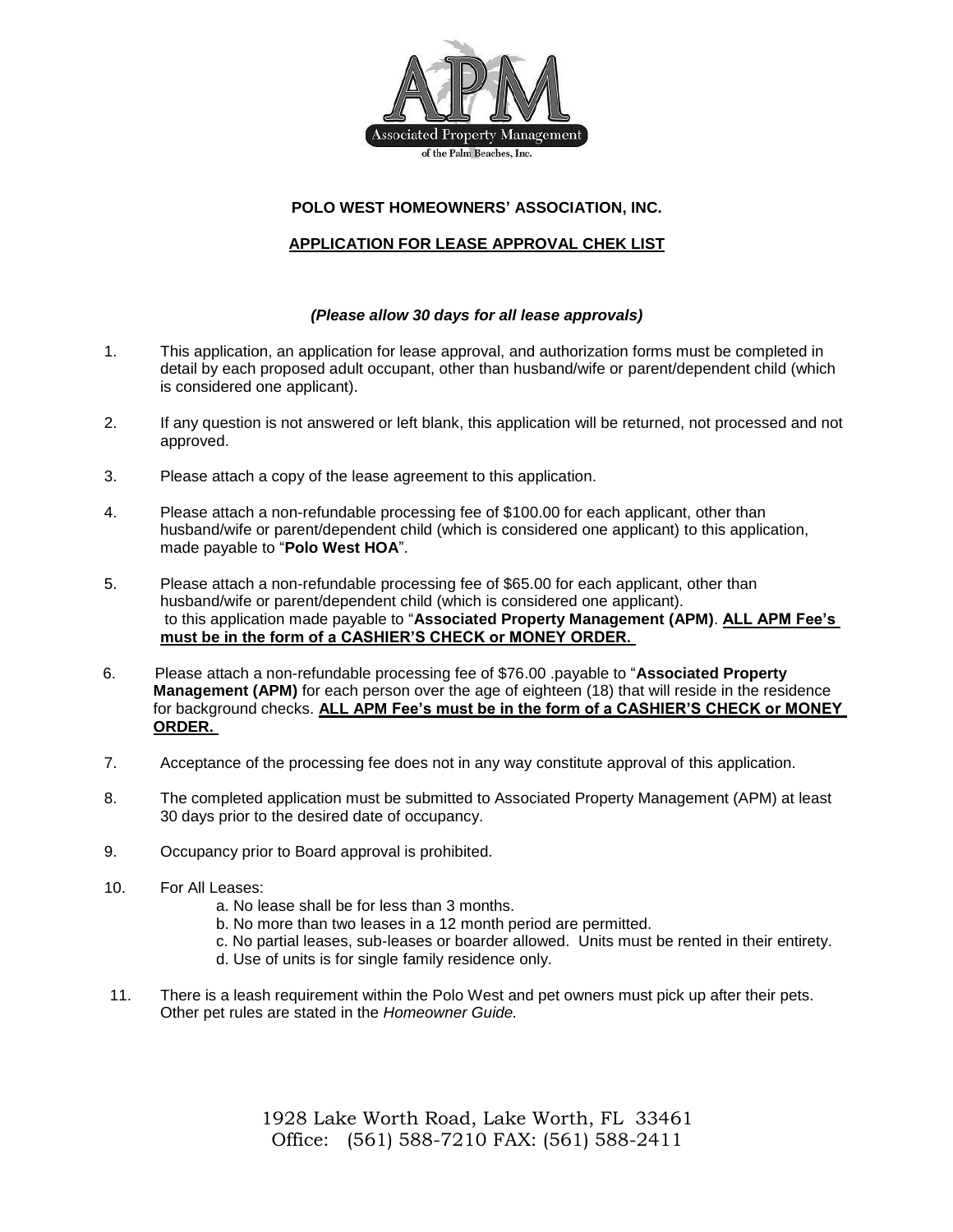

- 12. There are published rules regulating trash and recycling containers. Violations will be fined.
- 13. The Rules & Regulations of The Polo West HOA are summarized in the *Homeowner Guide*. *Owners are fully responsible for their tenants and guests.*
- 14. The owner (landlord) must provide the lessee with a copy of the *Homeowner Guide.*

I (we) acknowledge receipt of the *Homeowners Guide* which contains the Rules and Regulations as and do hereby agree to abide by the Declaration of Covenants, Conditions, Restriction and Amendments thereto, governing Polo West Homeowners' Association.

| <b>Applicant Signature</b> | <b>Print Name</b> | Date |  |
|----------------------------|-------------------|------|--|
|                            |                   |      |  |
| Co-Applicant Signature     | <b>Print Name</b> | Date |  |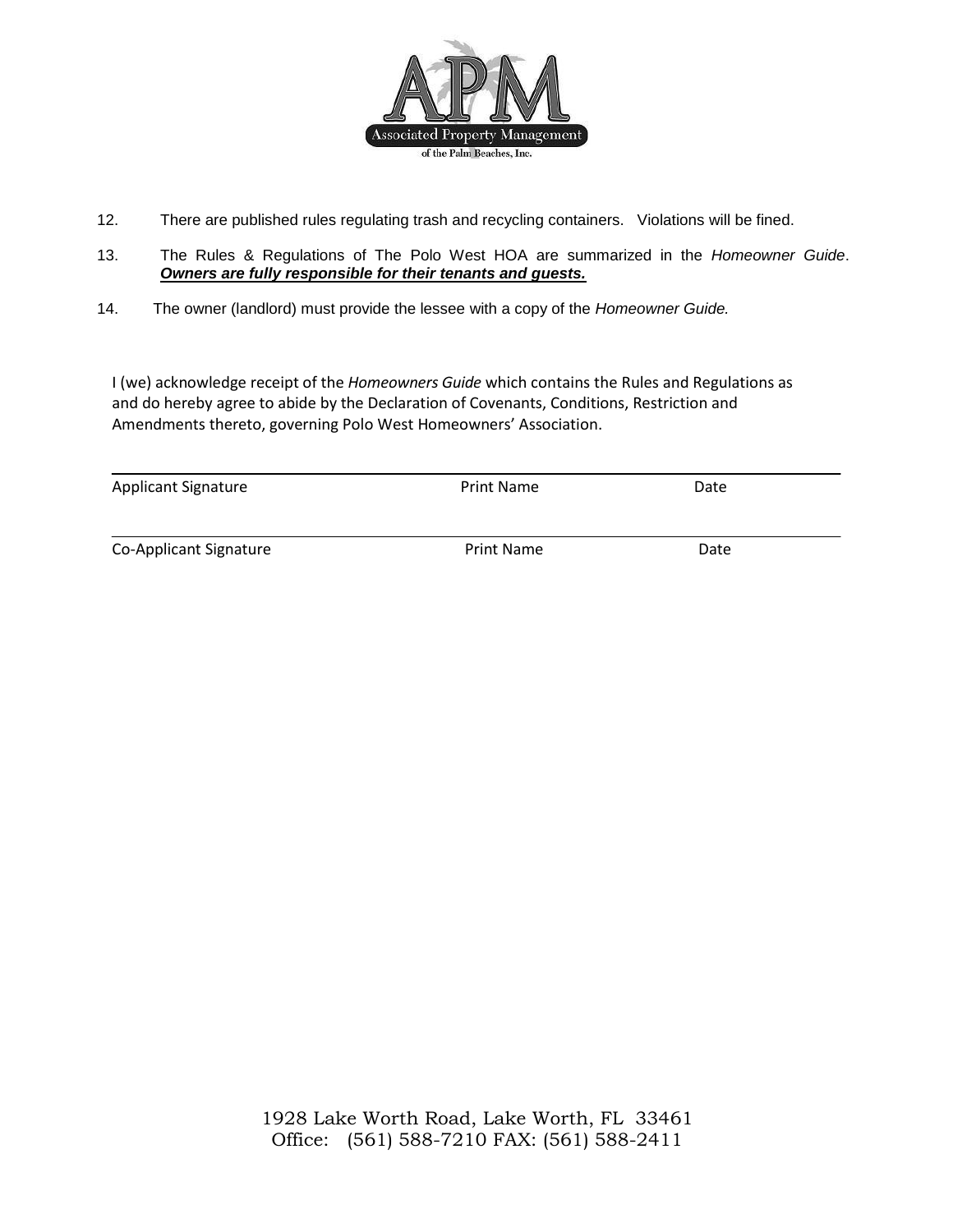

# **POLO WEST LEASE APPLICATION**

| <b>ADDRESS TO BE RENTED:</b>             |        |                                              |
|------------------------------------------|--------|----------------------------------------------|
|                                          |        |                                              |
| Lease Start Date: Nearly 1999            |        |                                              |
| Current Owners Name: 1990 1991 1992 1994 |        |                                              |
|                                          | 1 EL.: | the control of the control of the control of |

#### **APPLICANT:**

| Last Name                                                                                                                                                                                                                      | First Name                    | Middle<br><b>Birth Date</b> |                                  |
|--------------------------------------------------------------------------------------------------------------------------------------------------------------------------------------------------------------------------------|-------------------------------|-----------------------------|----------------------------------|
| <b>Social Security Number</b>                                                                                                                                                                                                  | Drivers' License Number       |                             | State                            |
| Marital Status: Married Single Separated                                                                                                                                                                                       |                               |                             |                                  |
| Home Phone                                                                                                                                                                                                                     | Cell Phone                    |                             | Email                            |
| <b>CO-APPLICANT:</b>                                                                                                                                                                                                           |                               |                             |                                  |
| Last Name                                                                                                                                                                                                                      | First Name                    | Middle                      | <b>Birth Date</b>                |
| Social Security Number                                                                                                                                                                                                         | <b>Drivers License Number</b> | State                       |                                  |
| Will the above listed person(s) be the only occupants? _______Yes _______No. If no, list other occupants<br>with dates of birth below:                                                                                         |                               |                             |                                  |
| TOTAL NUMBER OF OCCUPANTS IN UNIT                                                                                                                                                                                              |                               |                             |                                  |
| Name: when the contract of the contract of the contract of the contract of the contract of the contract of the                                                                                                                 |                               |                             | DOB: Relationship: Nelationship: |
| Name: Name and the state of the state of the state of the state of the state of the state of the state of the state of the state of the state of the state of the state of the state of the state of the state of the state of |                               |                             | DOB: Relationship: DOB:          |
| Name: Name and the state of the state of the state of the state of the state of the state of the state of the state of the state of the state of the state of the state of the state of the state of the state of the state of |                               |                             | DOB: Relationship:               |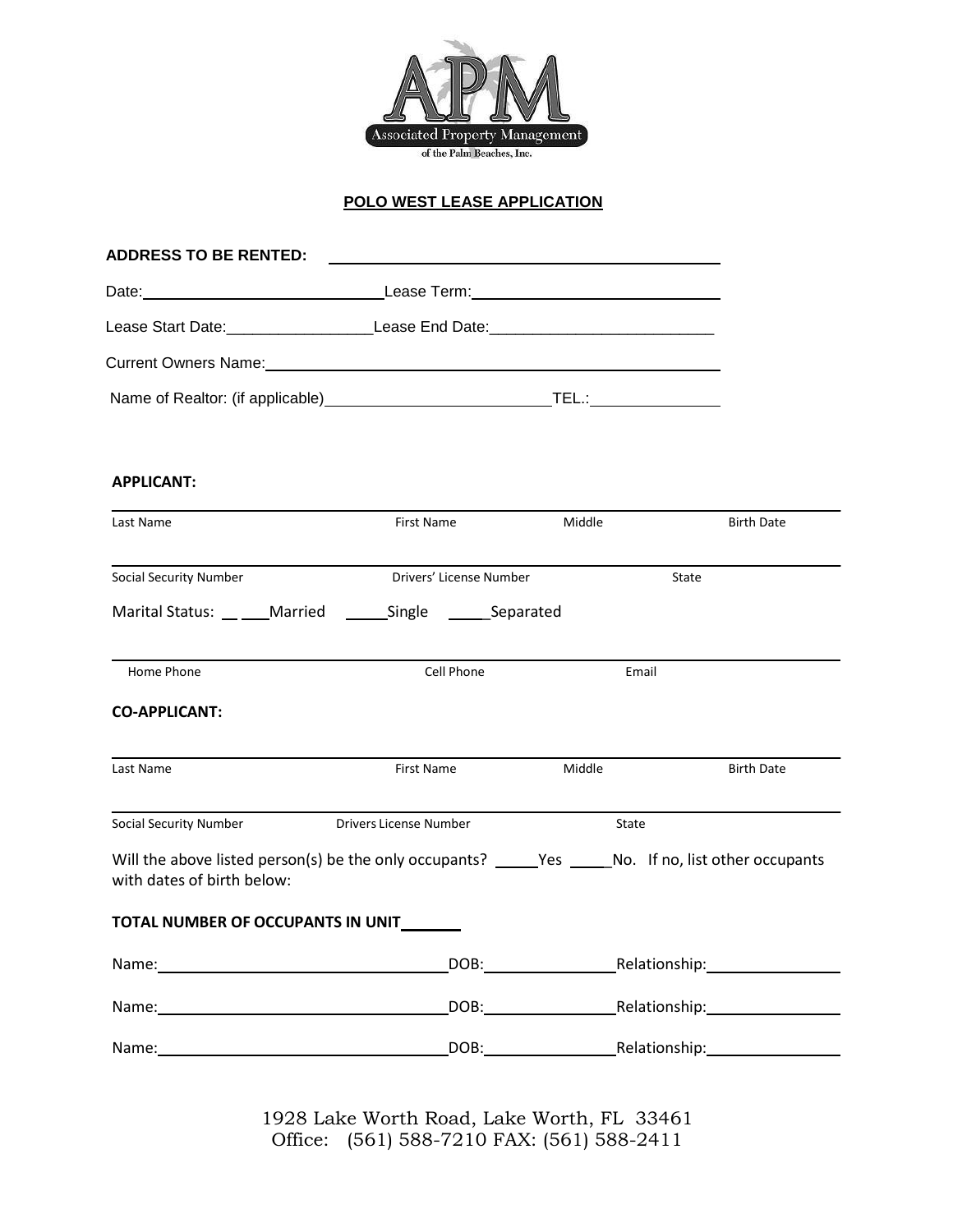

**RESIDENCE HISTORY**

# **CURRENT ADDRESS:**

| Area Code/Phone Number<br>Current Landlord/Mortgage Holder<br><b>PREVIOUS ADDRESS:</b> |                           |                     |                        | Own Rent _____Other ______How Long |  |  |
|----------------------------------------------------------------------------------------|---------------------------|---------------------|------------------------|------------------------------------|--|--|
|                                                                                        |                           |                     |                        |                                    |  |  |
|                                                                                        |                           |                     |                        |                                    |  |  |
|                                                                                        |                           |                     |                        | Area Code/Telephone                |  |  |
|                                                                                        |                           |                     |                        |                                    |  |  |
| Street/Apt. #                                                                          | City                      |                     | State                  | ZIP                                |  |  |
| Area Code/Phone Number                                                                 |                           |                     |                        | Own Rent Other How Long            |  |  |
| Current Landlord/Mortgage Holder                                                       |                           | Area Code/Telephone |                        |                                    |  |  |
|                                                                                        | <b>EMPLOYMENT HISTORY</b> |                     |                        |                                    |  |  |
| <b>APPLICANT</b>                                                                       |                           |                     |                        |                                    |  |  |
| <b>Current Employer</b>                                                                |                           | Supervisor          |                        | How Long?                          |  |  |
| Address                                                                                |                           |                     | Area Code/Phone Number |                                    |  |  |
| <b>Position Held</b>                                                                   | Wage                      |                     |                        | Weekly/Bi-Monthly/Monthly          |  |  |
| Previous Employer                                                                      |                           | Supervisor          |                        | How Long?                          |  |  |
| Address                                                                                |                           |                     | Area Code/Phone Number |                                    |  |  |
|                                                                                        | Wage                      |                     |                        | Weekly/Bi-Monthly/Monthly          |  |  |
|                                                                                        |                           |                     |                        |                                    |  |  |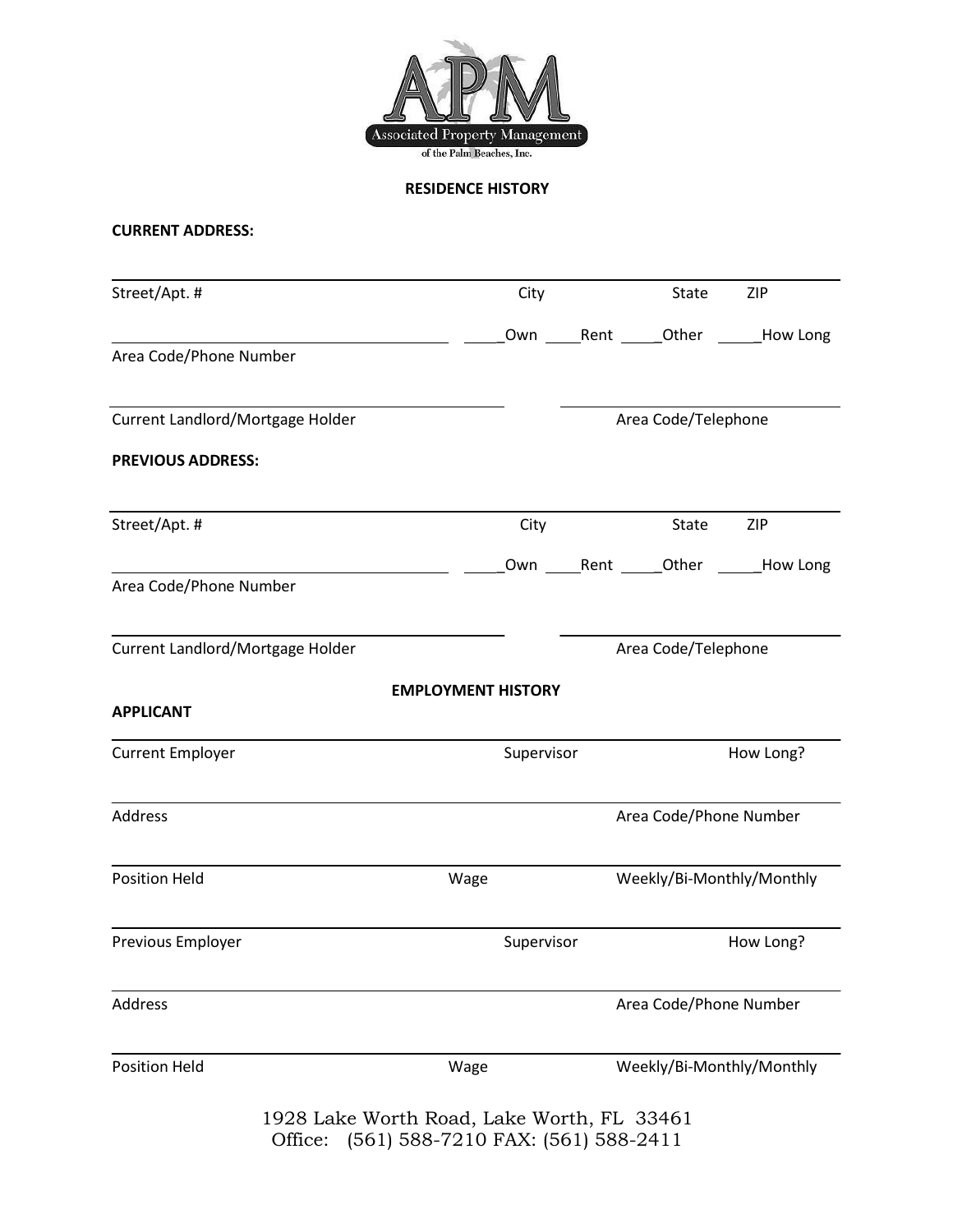

# **CO-APPLICANT**

| <b>Current Employer</b>                                                     | Supervisor                 | How Long?                 |
|-----------------------------------------------------------------------------|----------------------------|---------------------------|
| Address                                                                     |                            | Area Code/Phone Number    |
| <b>Position Held</b>                                                        | Wage                       | Weekly/Bi-Monthly/Monthly |
| Previous Employer                                                           | Supervisor                 | How Long?                 |
| Address                                                                     |                            | Area Code/Phone Number    |
| <b>Position Held</b>                                                        | Wage                       | Weekly/Bi-Monthly/Monthly |
|                                                                             | <b>BANK REFERENCES</b>     |                           |
| <b>Bank Name</b>                                                            |                            | Area Code/Phone Number    |
| <b>Bank Name</b>                                                            |                            | Area Code/Phone Number    |
|                                                                             | <b>PERSONAL REFERENCES</b> |                           |
| Name                                                                        |                            | Area Code/Phone Number    |
| Name                                                                        |                            | Area Code/Phone Number    |
| Name                                                                        |                            | Area Code/Phone Number    |
| Have you ever been convicted of a felony?                                   | No<br>Yes                  |                           |
| If, yes, please give a brief explanation:                                   |                            |                           |
|                                                                             |                            |                           |
|                                                                             |                            |                           |
| Are you required to register with the local police? ______Yes ___________No |                            |                           |
|                                                                             |                            |                           |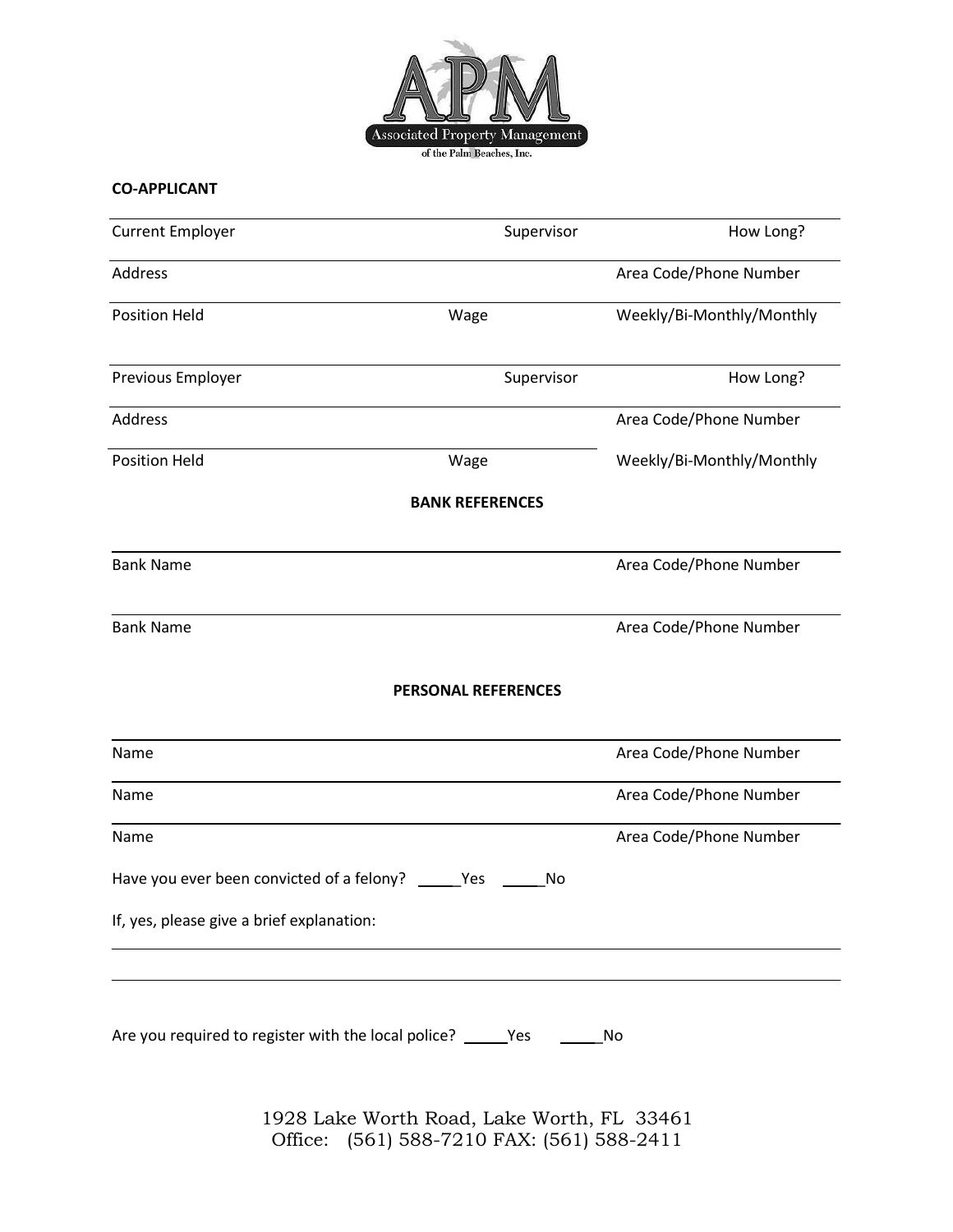

#### **PET INFORMATION**

| Type (Dog, Cat, Bird, Fish)                                                                     | Breed        | Color | Weight |
|-------------------------------------------------------------------------------------------------|--------------|-------|--------|
|                                                                                                 |              |       |        |
| Type (Dog, Cat, Bird, Fish)                                                                     | <b>Breed</b> | Color | Weight |
| Palm Beach County Rabies License Tag Number:<br>(Required by Palm Beach County Ordinance 98-22) |              |       |        |
| Palm Beach County Rabies License Tag Number:<br>(Required by Palm Beach County Ordinance 98-22) |              |       |        |

## **VEHICLE INFORMATION**

# **COMMERCIAL VEHICLES, PICK UP TRUCKS OVER ¾ TON AND DUALLY TRUCKS MUST BE PARKED IN THE GARAGE AT ALL TIMES.**

| Make | Model | Year | Color | Plate No. |
|------|-------|------|-------|-----------|
| Make | Model | Year | Color | Plate No. |
| Make | Model | Year | Color | Plate No. |
| Make | Model | Year | Color | Plate No. |

Do you intend to reside here full time? \_\_\_\_\_Yes \_\_\_\_\_\_No. If no, how many months each year do you intend to reside in the unit?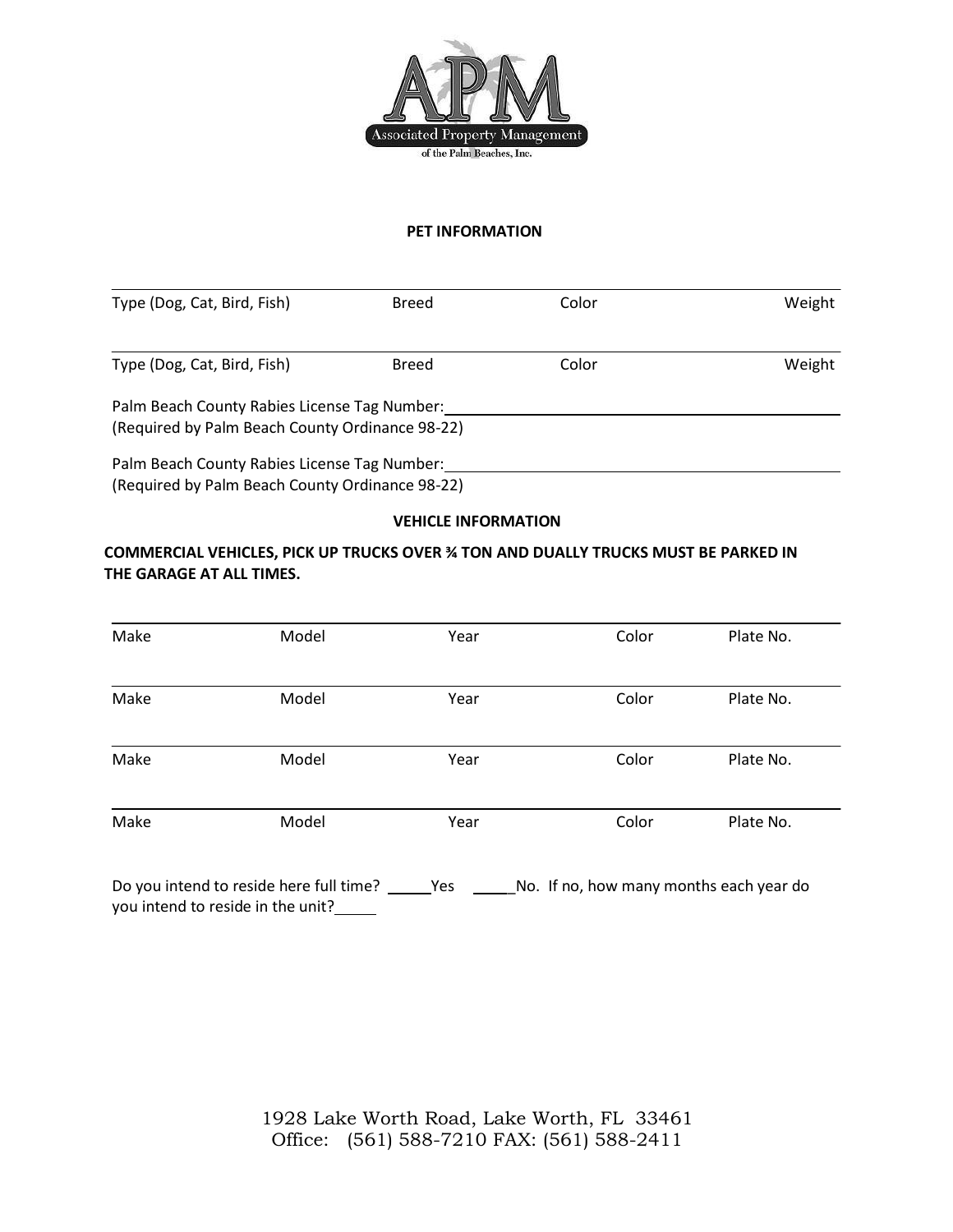

## **APPLICANT AUTHORIZATION**

**I hereby authorize and request any present or former landlord, employer, school, police department, financial institution, agency or other persons having personal knowledge about me, to furnish bearer with any and all information in their possession regarding me in connection with an application for residence.**

**I hereby authorize Associated Property Management to obtain and verify such information including accessing consumer reporting agencies as well as performing a criminal and eviction record search.**

**I have been notified that a consumer report may be requested and understand that the information that Associated Property Management obtains is to be used in the processing of my purchase or lease application.**

**I hereby release and hold Associated Property Management Inc., its affiliates, employees and agents and any other organization that provides information from any and all liabilities arising out of the use of such information.**

| <b>Applicant Signature</b> | <b>Applicant Print Name</b><br>Date |  |  |
|----------------------------|-------------------------------------|--|--|
|                            |                                     |  |  |

**Applicant Signature Applicant Print Name Date**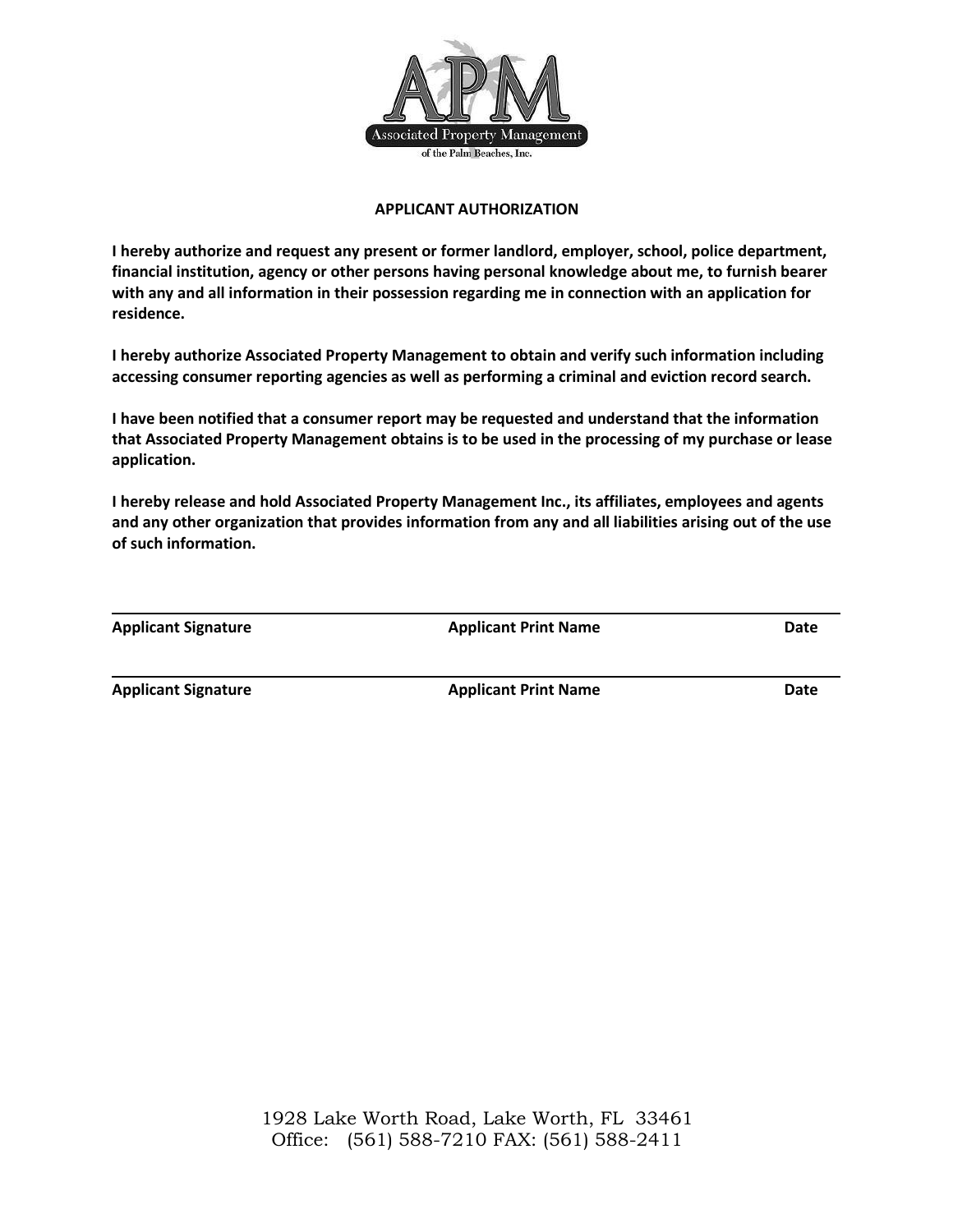

#### AMENDMENTS TO THE DECLARATION OF RESTRICTIONS OF POLO WEST ESTATES HOMEOWNERS ASSOCIATION, INC.–P.U.D.

(On June 5<sup>th</sup>, 2013 an amendment was adopted by the members of Greenview Cove and passed with sufficient votes to officially change the name to Polo West Estates Homeowners Association, Inc.)

The original Declaration of restrictions of Greenview Cove of Wellington – P.U.D. is recorded in Official Records Book 4199 at page 1933 of the Public Records of Palm Beach County.

#### **DECLARATIONS OF RESTRICTIONS**

**ITEM 1:** There shall be a new section "O" to Article VII of the aforesaid Declarations which shall read as follows: In the event an Owner leases his residence, the Owner and Lessee both agree to the following: If the Owner is delinquent in the payment of any assessment for more than thirty (30) days, the Association my notify the Lessee of the delinquency and in such event, the Lessee shall be obligated to commence paying all future rent payments to the Association until the delinquent assessments and related charges are paid in full to the Association. At such time, the Lessee shall resume paying rent to the Owner. During the period of time that the Lessee is paying rent to the Association, the Owner may not evict the Lessee for non-payment of rent. However, if the Lessee does not pay rent to the Association as required herein, the Association shall have the authority to evict Lessee. In such an event, the Owner shall be obligated to reimburse the Association for the costs and attorney's fees incurred by the Association.

**ITEM 2:** There shall be a new Section "P" to Article VII of the aforesaid Declaration which shall read as follows: Notwithstanding anything stated to the contrary in this Declaration or any other document governing the Association, If an owner is delinquent in the payment of maintenance assessments or other charges owed to the Association, the owner shall not lease his residence.

Lessee agrees and understands that they are responsible for following all of the rules and regulations as outlined in the Polo West Guidelines. Lessee agrees that they have received the rules and regulations from the Real Estate agent/Owner agent prior to completing the lease.

Also note that no Real-Estate Agent shall be allowed to hand over a gate transponder to any Lessee prior to the proper work being completed and turned in to our Guard House for entry into the community computer system. Only then shall a Lessee be allowed to enter our gates as a resident.

\_\_\_\_\_\_\_\_\_\_\_\_\_\_\_\_\_\_\_\_\_\_\_\_\_\_\_\_\_\_\_\_\_\_ **Owner (Print name)**

\_\_\_\_\_\_\_\_\_\_\_\_\_\_\_\_\_\_\_\_\_\_\_\_\_\_\_\_\_\_\_\_\_\_\_ \_\_\_\_\_\_\_\_\_\_\_\_\_\_\_\_\_\_\_\_

**Owner (Signature) Date COVER 1998** 

\_\_\_\_\_\_\_\_\_\_\_\_\_\_\_\_\_\_\_\_\_\_\_\_\_\_\_\_\_\_\_\_\_\_  **Lessee (Print name)**

\_\_\_\_\_\_\_\_\_\_\_\_\_\_\_\_\_\_\_\_\_\_\_\_\_\_\_\_\_\_\_\_\_\_\_ \_\_\_\_\_\_\_\_\_\_\_\_\_\_\_\_\_\_\_\_ Lessee (Signature) **Date Date**